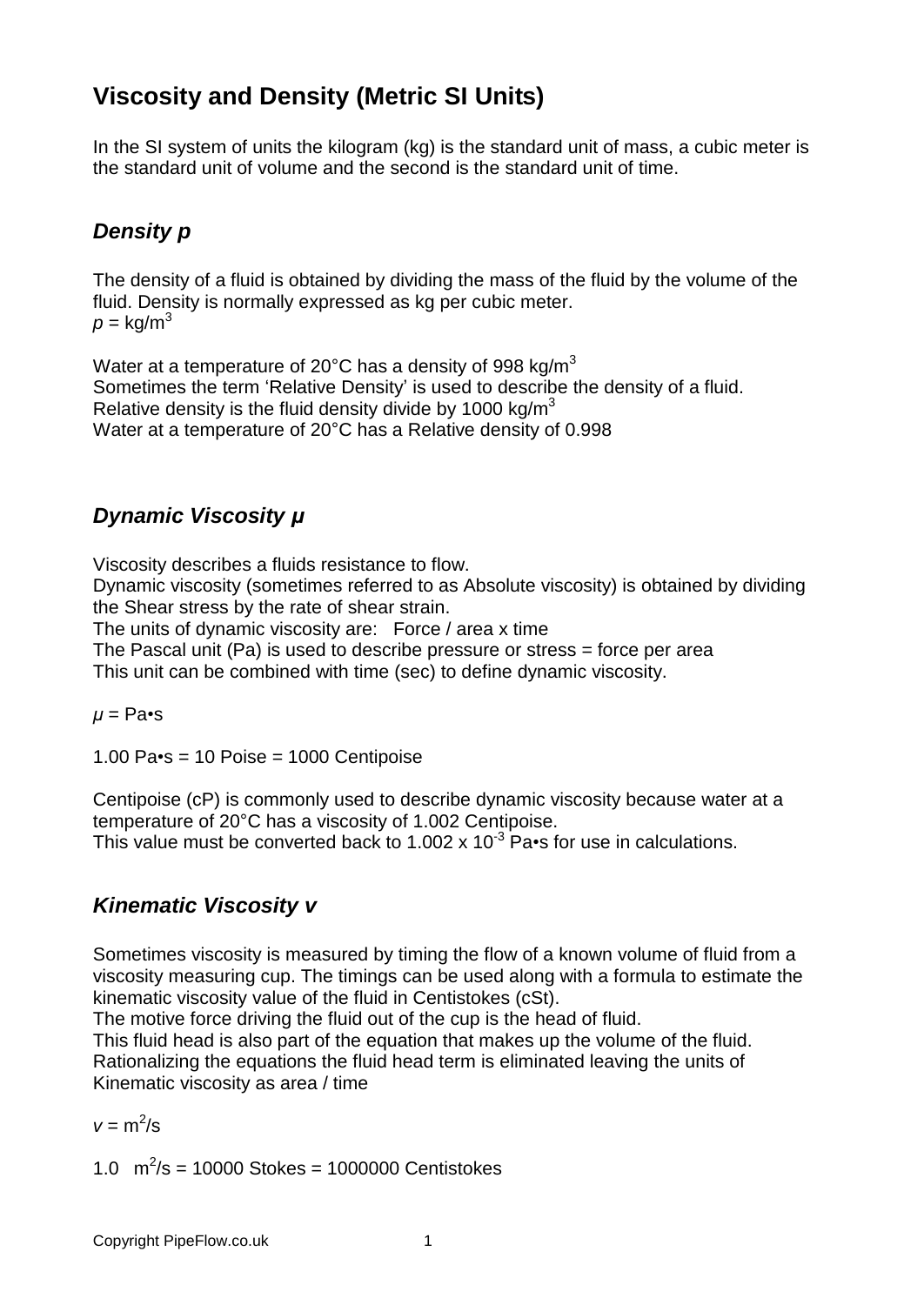Water at a temperature of 20°C has a viscosity of 1.004 x 10<sup>-6</sup> m<sup>2</sup>/s This evaluates to 1.004000 Centistokes. This value must be converted back to 1.004 x 10<sup>-6</sup> m<sup>2</sup>/s for use in calculations.

The kinematic viscosity can also be determined by dividing the dynamic viscosity by the fluid density.

### **Kinematic Viscosity and Dynamic Viscosity Relationship**

Kinematic Viscosity = Dynamic Viscosity / Density  $v = \mu / p$ Centistokes = Centipoise / Density

To understand the metric units involved in this relationship it will be necessary to use an example:

Dynamic viscosity  $\mu$  = Pa<sup> $\cdot$ </sup>s Substitute for Pa =  $N/m^2$  and N = kg• m/s<sup>2</sup> Therefore  $\mu$  = Pa•s = kg/(m•s)

Density  $p = \text{kg/m}^3$ 

Kinematic Viscosity =  $v = \mu/p =$  (kg/(m•s) x 10<sup>-3</sup>) / (kg/m<sup>3</sup>) = m<sup>2</sup>/s x 10<sup>-6</sup>

# **Viscosity and Density (Imperial Units)**

In the Imperial system of units the pound (Ib) is the standard unit of weight, a cubic foot is the standard unit of volume and the second is the standard unit of time. The standard unit of mass is the slug.

This is the mass that will accelerate by 1 ft/s when a force of one pound (lbf) is applied to the mass. The acceleration due to gravity (g) is 32.174 ft per second per second. To obtain the mass of a fluid the weight (lb) must be divided by 32.174.

## **Density p**

Density is normally expressed as mass (slugs) per cubic foot. The weight of a fluid can be expressed as pounds per cubic foot.

 $p =$  slugs/ft  $3$ 

Water at a temperature of 70°F has a density of 1.936 slugs/ft $^3$  (62.286 lbs/ft $^3$ )

## **Dynamic Viscosity µ**

The units of dynamic viscosity are: Force / area x time

 $\mu =$  lb•s/ft<sup>2</sup>